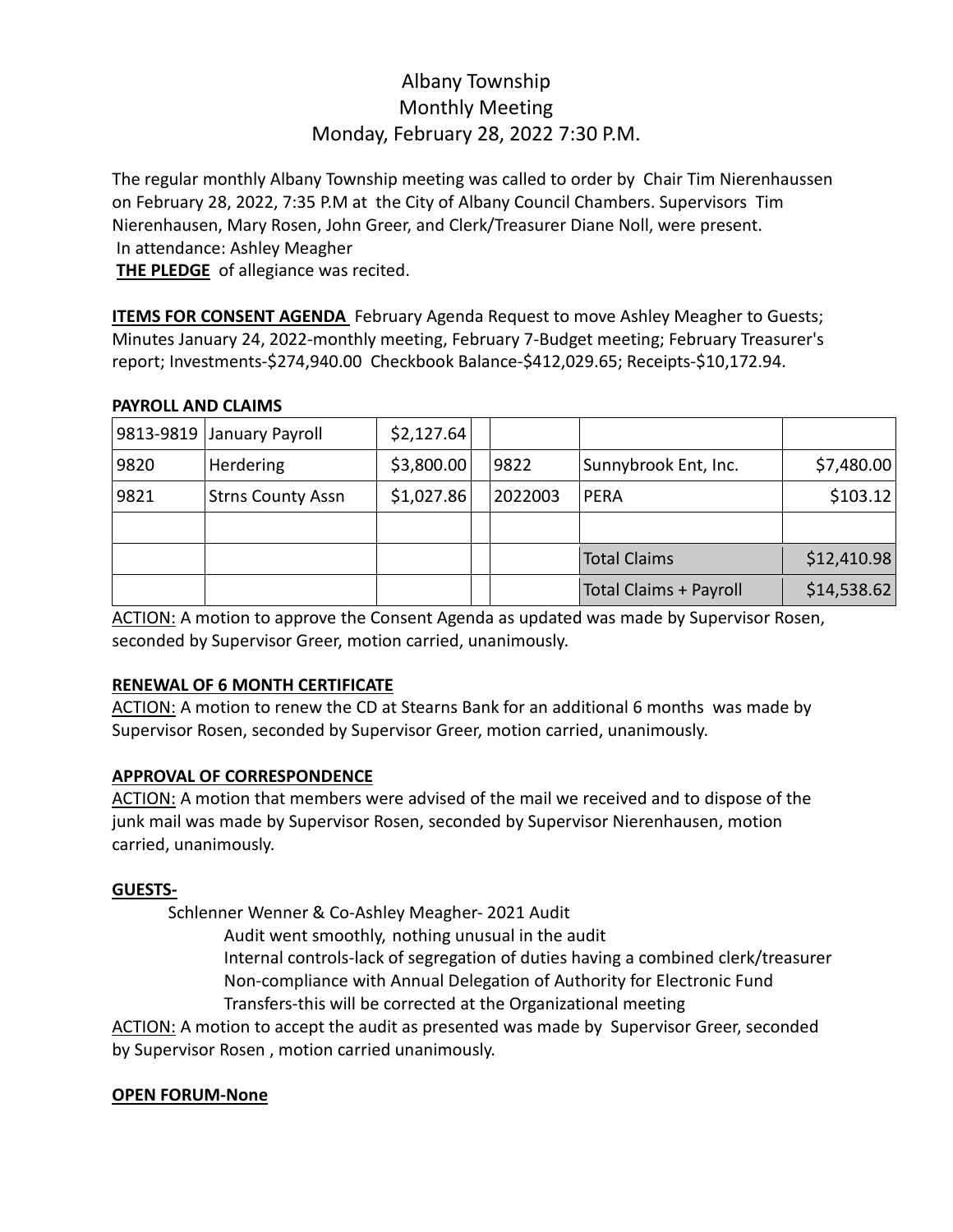#### **PLANNING COMMISSION**

#### **a-Monthly Report-Supervisor Rosen**

Commissioners continue to work on the changes to the County Ordinance. Discussion was had on not allowing solar garden/farms near the city limits. Have the county notify us when a solar garden permit is requested in our township. Will continue with discussions on TDR and Section 6.9.5 Setback Provisions

#### **ROAD REPORT**

#### **a-Road report-Supervisor Nierenhausen**

Residents are looking at Pine Lake Road, trying to convince new residents that township will maintain the road. We do not maintain the road.

When is plowing of roads done? There was no plowing done after the storm until after Tuesday morning. Why wasn't snow removed earlier?

207 ave/Math Hendrickson, he would like us to review his road going up to the stop sign. Request we build up the road a bit on the south end to prevent having to speed up to get out of the road.

Some drifting around different areas,  $255<sup>th</sup>$  street, Reed Nelson home owner got stuck backed out of Lemke driveway, Sunnybrook will look at damages when snow is gone.

Some mail boxes were damaged in the snowplowing after the storm. Sunnybrook has contacted owners to repair the mail boxes.

230 Avenue update-Received information from ITT on the borings done on 230th Avenue. Reclaiming the tar would be sufficient to redo the road and add an additional 8 inches More information will be on March agenda

#### **b- Brush removal contract**

Will check ditches during road tour to decide brush removal for 2022-2023.

#### **OLD BUSINESS**

#### **a-NMH Approach Update**

Continue to fine him at \$200 per month-total for February \$1,400.

#### **b-Approach Permit Policy**

Will be discussed at the Organizational Meeting**.** 

#### **NEW BUSINESS**

#### **a-Lange Hauling-Request to haul during spring road restrictions**

Discussion was had on the damage done to the road because of hauling the heavy loads. Not allowing hauling during the road restrictions will extend the life of the road. This will give us some time before we have to rebuild the road.

**ACTION:** A motion to deny the request for Lange hauling during road restrictions was made by Supervisor Greer, seconded by Supervisor Rosen, motion carried unanimously.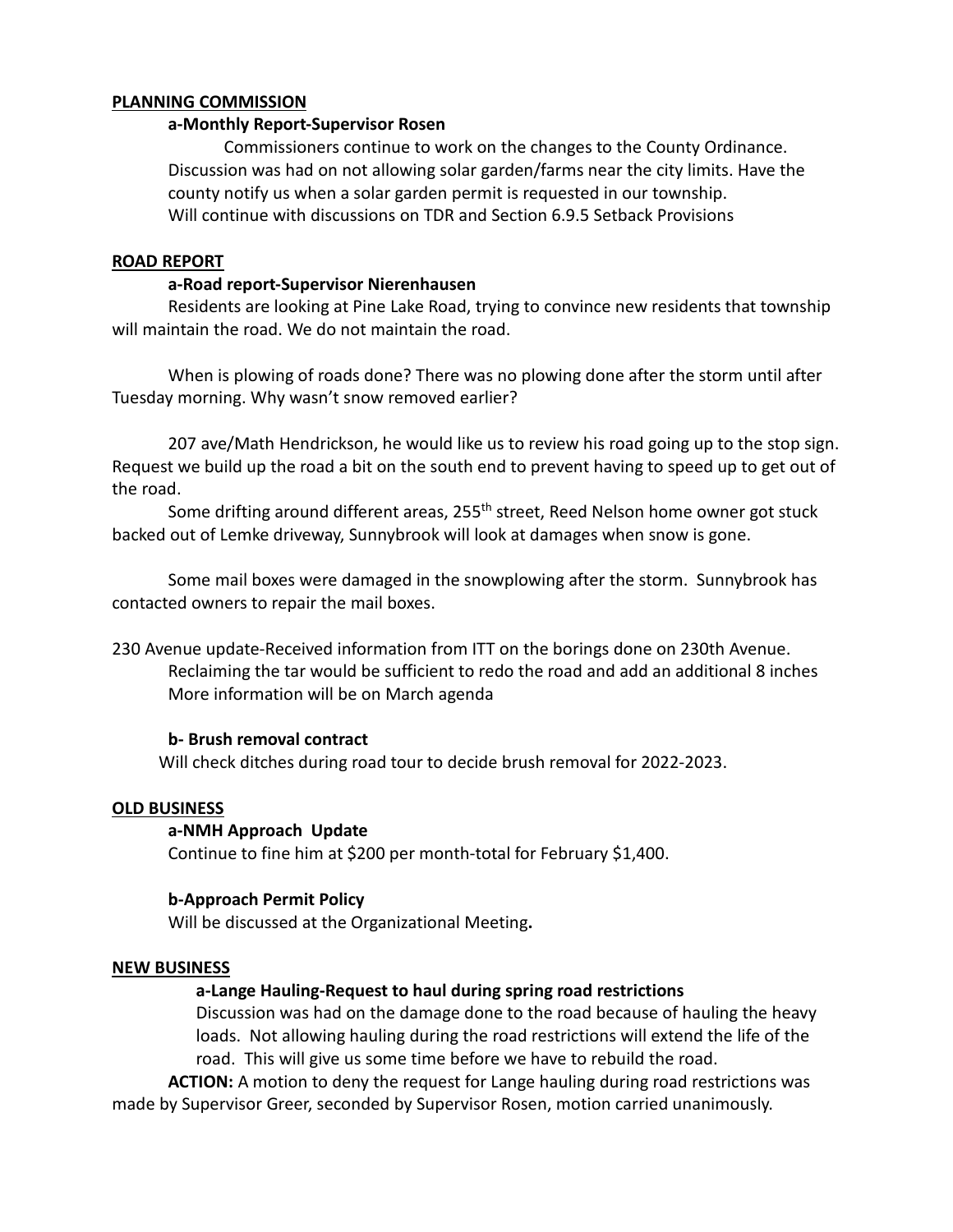## **b-2021 Audit Schenner Wenner-Ashely Meagher**

See Guests above

#### **c-Annual Meeting Information**-

Annual meeting Agenda and proposed budget was presented for review. Because of an increase in runs for Albany Fire Department we will need to increase our 2023 Fire Fund.

**ACTION:**. A motion to recommend to the town residents an increase for the Fire fund to \$57,400 was made by Supervisor Greer, seconded by Supervisor Rosen, motion carried, unanimously.

## **d-Appointment of Planning Commission Member**

One letter of intent was received from Gary Bloch.

**ACTION:** A motion to approve Gary Bloch continue on the Planning Commission for an additional three years was made by Supervisor Nierenhausen, seconded by Supervisor Rosen, motion carried unanimously.

#### **OFFICER REPORTS**

Supervisor Greer-Albany Fire Department- For 2022 Albany Township had the following calls: Medical 15/Fire 10/Auto Accidents 9/Gas leak 1. The new fire truck has arrived and the department is negotiating purchasing the lift truck from Sauk Rapids for under \$20,000. There have been 25 firemen on the department for many years. They are looking at increasing the number of firemen that are active. Maybe increase in personnel. Looking at hiring some females for medical calls.

Supervisor Nierenhausen-Freeport Fire Department responded to 2 medical calls in Albany Township for the year 2022. Freeport has an increase of total calls from 85 to 108 for the year. They are considering acquiring a new rescue truck. Janelle Kendall was present at the meeting and gave a report

Supervisor Rosen and Clerk Noll-Fifth Monday Meeting

-Meeting dates have been changed from the fifth Monday to a date more consistent. Dates for 2022 are April 21, July 21, October 20.

-The City of Albany discussed the proposed changes to State Hwy 238; they are planning on repaving the alley behind the downtown businesses.

-Townships gave reports on upcoming annual election

Stearns County Township meeting

 -Michael Williams presented on the Stearns County Broadband proposal, Albany Township ARPA funding \$118,207/Population 1,038/Unserved broadband 0/Funding request \$0. -Jodi Teich gave an overview on the upcoming road improvement and bridge funding -Bob Dunning gave information on a Cooperative Weed Management Grant and the invasive weeds in the county.

Clerk Noll-Legislative and Research Committee Meeting, Township Tuesday Meetings -MAT is requesting an additional \$37 million for township roads

-Discussion on vehicle tax on electric cars

-Funding for fire department radios